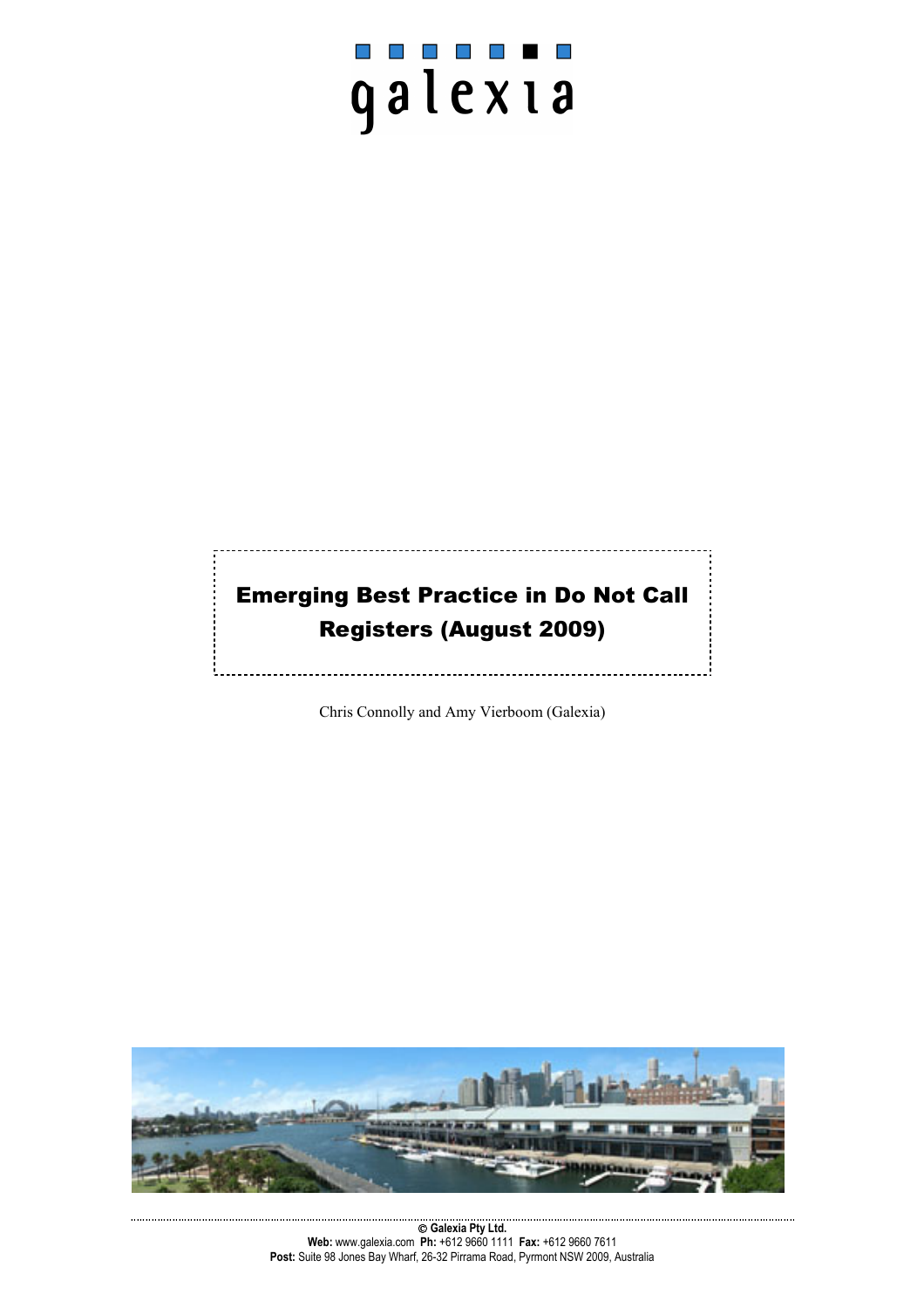

#### **Version**

1.0

#### **Date**

8 September 2009

#### **Source**

The latest version of this article is available from http://www.galexia.com/public/research/assets/do\_not\_call\_best\_practice\_2009/

#### **Copyright**

 $\begin{minipage}{.4\linewidth} \begin{minipage}{.4\linewidth} \begin{minipage}{.4\linewidth} \end{minipage} \end{minipage} \begin{minipage}{.4\linewidth} \begin{minipage}{.4\linewidth} \begin{minipage}{.4\linewidth} \end{minipage} \end{minipage} \end{minipage} \begin{minipage}{.4\linewidth} \begin{minipage}{.4\linewidth} \begin{minipage}{.4\linewidth} \end{minipage} \end{minipage} \end{minipage} \begin{minipage}{.4\linewidth} \begin{minipage}{.4\linewidth} \begin{minipage}{.4\linewidth} \end{minipage} \end{minipage} \end{minipage$ 

Copyright © 2009 Galexia.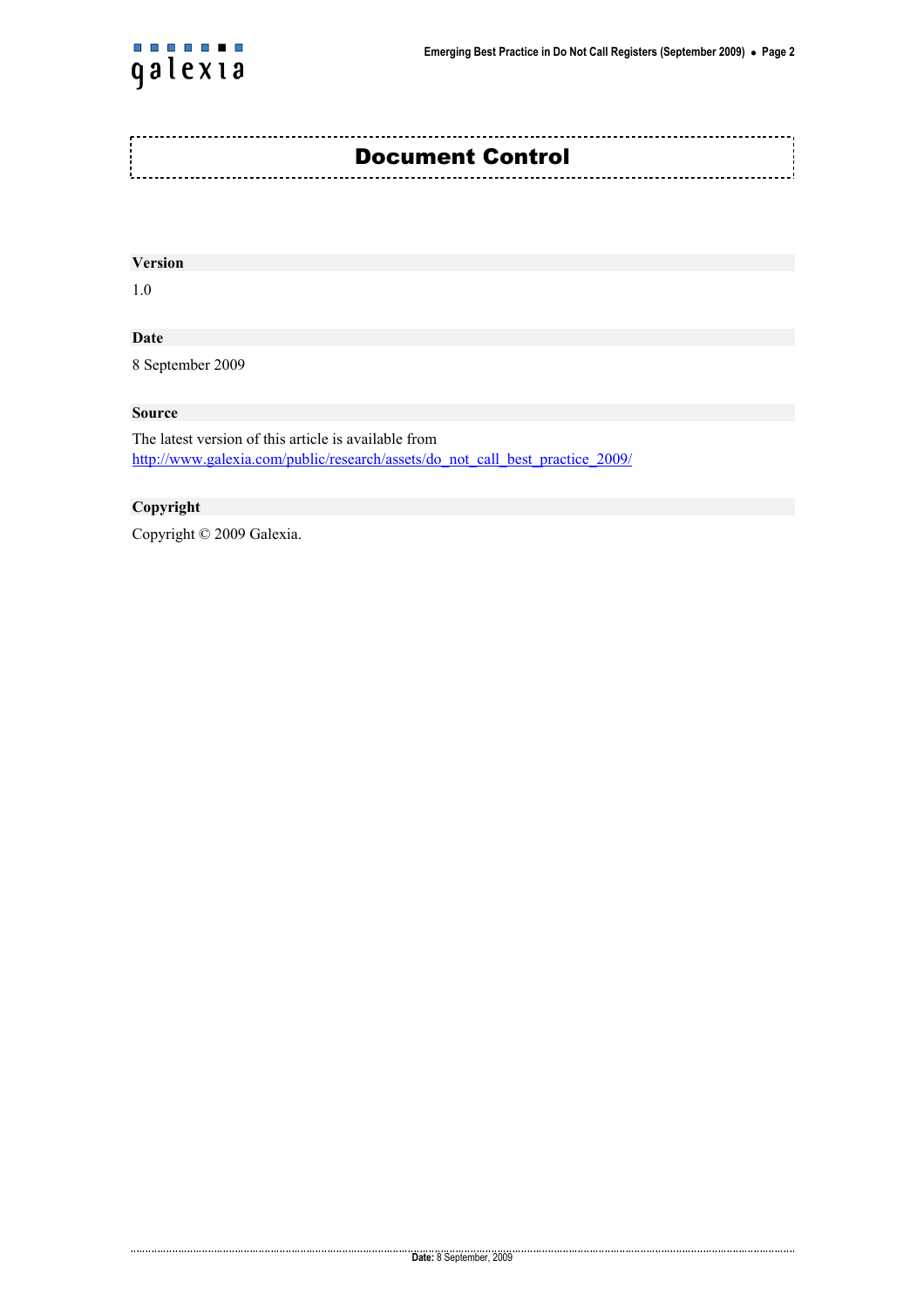

| <b>Contents</b> |
|-----------------|
|                 |
|                 |

| 1.               |      |                       |                |  |  |  |  |
|------------------|------|-----------------------|----------------|--|--|--|--|
| $\overline{2}$   |      |                       |                |  |  |  |  |
|                  | 2L   | Australia             | $\overline{4}$ |  |  |  |  |
|                  | 2.2. | Canada                | 5              |  |  |  |  |
|                  | 2.3. | India                 | 6              |  |  |  |  |
|                  | 2.4. | Spain                 | 7              |  |  |  |  |
|                  | 2.5. | <b>United Kingdom</b> | $\mathcal{T}$  |  |  |  |  |
|                  | 2.6. | <b>United States</b>  | 8              |  |  |  |  |
| 3.               |      |                       |                |  |  |  |  |
| $\overline{4}$ . |      |                       |                |  |  |  |  |
| 5.               |      |                       |                |  |  |  |  |
| 6.               |      |                       |                |  |  |  |  |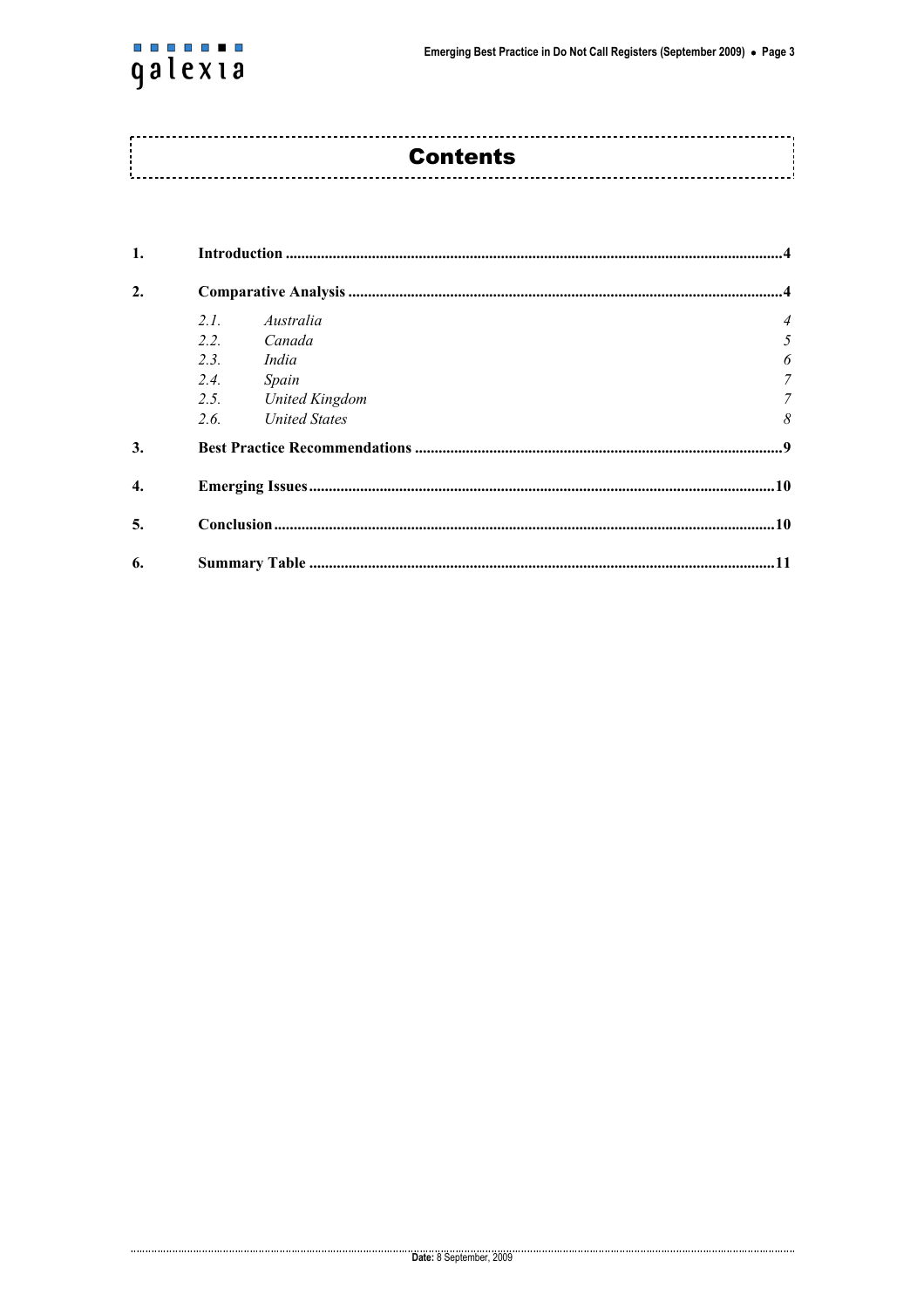<span id="page-3-0"></span>

## 1. Introduction

Do Not Call Registers have grown in popularity and are starting to deliver real privacy benefits for consumers. Several large Do Not Call Registers have been set up by national Governments and, after some initial teething problems, they appear to be working well – with large numbers of registered consumers and numerous examples of enforcement action.

This article compares six of the largest Do Not Call Registers (Australia, Canada, India, Spain, UK and the US) and highlights best practice that has emerged in the establishment and management of these Registers.

# 2. Comparative Analysis

There are numerous national Do Not Call Registers in operation – consumers are seeking protection from intrusive marketing calls, and Governments are responding.

There are two main categories of Do Not Call Registers. The first category is national, Government run registries backed by legislation and enforceable regulations. There are only a small number of registers of this type in operation.

The second category consists of smaller industry-led do not contact lists that apply to a particular industry sector. Directories of these lists can be purchased online for a small fee. These smaller self-regulatory lists have been criticised for delivering limited privacy benefits to consumers. They suffer from low rates of registration and a lack of visible enforcement. There are thousands of these smaller lists and they are not examined in detail in this article.

#### 2.1. Australia

l

Australia established a National Do Not Call Register in 2006. It is administered by the Australian Communications and Media Authority (ACMA). The register is established by Commonwealth legislation. $<sup>1</sup>$ </sup>

The register currently includes fixed lines, satellite numbers, VOIP numbers and mobile phone numbers used for private or domestic purposes. More than 3.6 million numbers have been registered.<sup>2</sup>

The register utilises 'list washing' to remove numbers from marketing campaigns. Marketing organisations send their target lists to the register and numbers are removed for a small fee. This approach protects the privacy of individuals on the register and the integrity of the list.

The regulator has been active in enforcing the Do Not Call legislation. ACMA has taken a number of high profile enforcement actions and received substantial fines and settlements from a number of marketers. For example, Telstra paid a \$100,000 fine for calling numbers on the register in August 2009.<sup>3</sup>

<sup>1</sup> *Do Not Call Register Act* 2006 (Australian Commonwealth),

<sup>&</sup>lt;http://www.comlaw.gov.au/ComLaw/Legislation/Act1.nsf/0/2EC7E2794C032A45CA25730500230995/\$file/0882006.pdf>.

<sup>&</sup>lt;sup>2</sup> Number of registrations at August 2009, <http://www.acma.gov.au/WEB/STANDARD/pc=PC\_310882>.

<sup>&</sup>lt;sup>3</sup> See; <http://www.acma.gov.au/WEB/STANDARD/pc=PC\_311856>.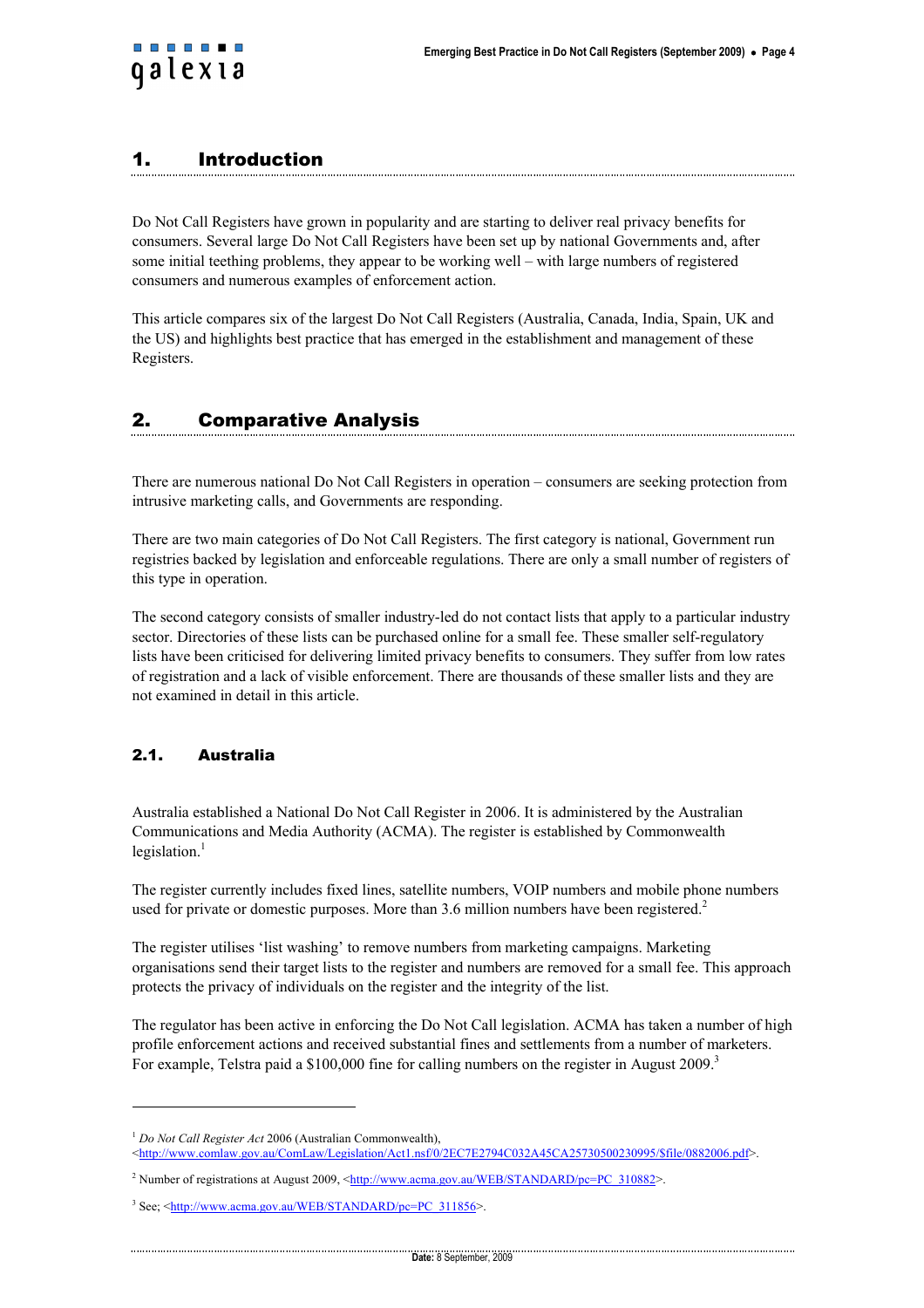<span id="page-4-0"></span>

The Australian Do Not Call Register is considered a success. It has attracted a large number of registered users, especially when compared to the previous self-regulatory do not call list managed by the Australian Direct Marketing Association (ADMA). That list had a very small number of registrations and ADMA undertook virtually no enforcement action – it was the subject of widespread community dissatisfaction.<sup>4</sup>

One outstanding issue with the Australian approach is that registration on the Do Not Call Register only lasts 3 years. Consumers will be forced to renew their membership after this date – a step that is widely viewed as unnecessary.

In 2008 the Australian Department of Broadband, Communications and the Digital Economy (DBCDE) released a discussion paper considering the expansion of the Do Not Call Register.<sup>5</sup> As part of the discussion paper the DBCDE looked at two important improvements to the Australian register.

The first option is to make small business numbers registrable. The paper considered the benefits to the community including the money and time involved with employees taking unwanted telemarketing calls that could be saved. The paper also highlighted the benefits for the telemarketing industry in removing those organisations less receptive and therefore less likely to purchase goods or services from telemarketers. By widening the scope of the register, the success rate per call would be increased.

The second option is to include fax lines on the register. This would be a way of minimising the waste of resources such as toner and paper for businesses as well as stopping fax machines being occupied with telemarketing.

Both of these options were strongly opposed by telemarketers, but they received widespread community support. In May 2009 the Government announced that the expansion would proceed, and allocated additional funds in the Budget.<sup>6</sup> However, the legislation to expand the operation of the register has not yet been submitted to Parliament. It is expected that the expansion will now take place in early 2010.

#### 2.2. Canada

l

Canada established a National Do Not Contact List in 2005. The register was established by legislation<sup>7</sup> and is administered by the Canadian Radio-television and Telecommunications Commission.

The register covers residential, wireless, fax and VOIP numbers. More than 2.7 million numbers are registered.<sup>8</sup>

Telemarketers are required to submit each of their target numbers to the National DNCL and to remove any numbers that return a positive match. This approach protects individual privacy.

<sup>&</sup>lt;sup>4</sup> See for example the numerous submissions to the Australia Competition and Consumer Commission (ACCC) regarding the ADMA Code of Conduct, <http://www.accc.gov.au/content/index.phtml/itemId/744646/fromItemId/401858/display/submission>

<sup>5</sup> Department of Broadband, Communications and the Digital Economy, *Discussion Paper: Eligibility Requirements for registration on the Do Not Call Register*, August 2008, <http://www.dbcde.gov.au/\_\_data/assets/pdf\_file/0006/86442/Discussion\_paper.pdf>.

 $6$  See,  $\frac{\text{http://www.minister.dbcde.gov.au/media/media releases/2009/038>}}{1}$ .

<sup>7</sup> *An Act to amend the Telecommunications Act* 2005 (Canada),

<sup>&</sup>lt;http://www2.parl.gc.ca/HousePublications/Publication.aspx?DocId=2333924&Language=e&Mode=1&File=24#1>.

<sup>&</sup>lt;sup>8</sup> Number of registrations at July 2009 <http://www.thestar.com/sciencetech/article/580741>.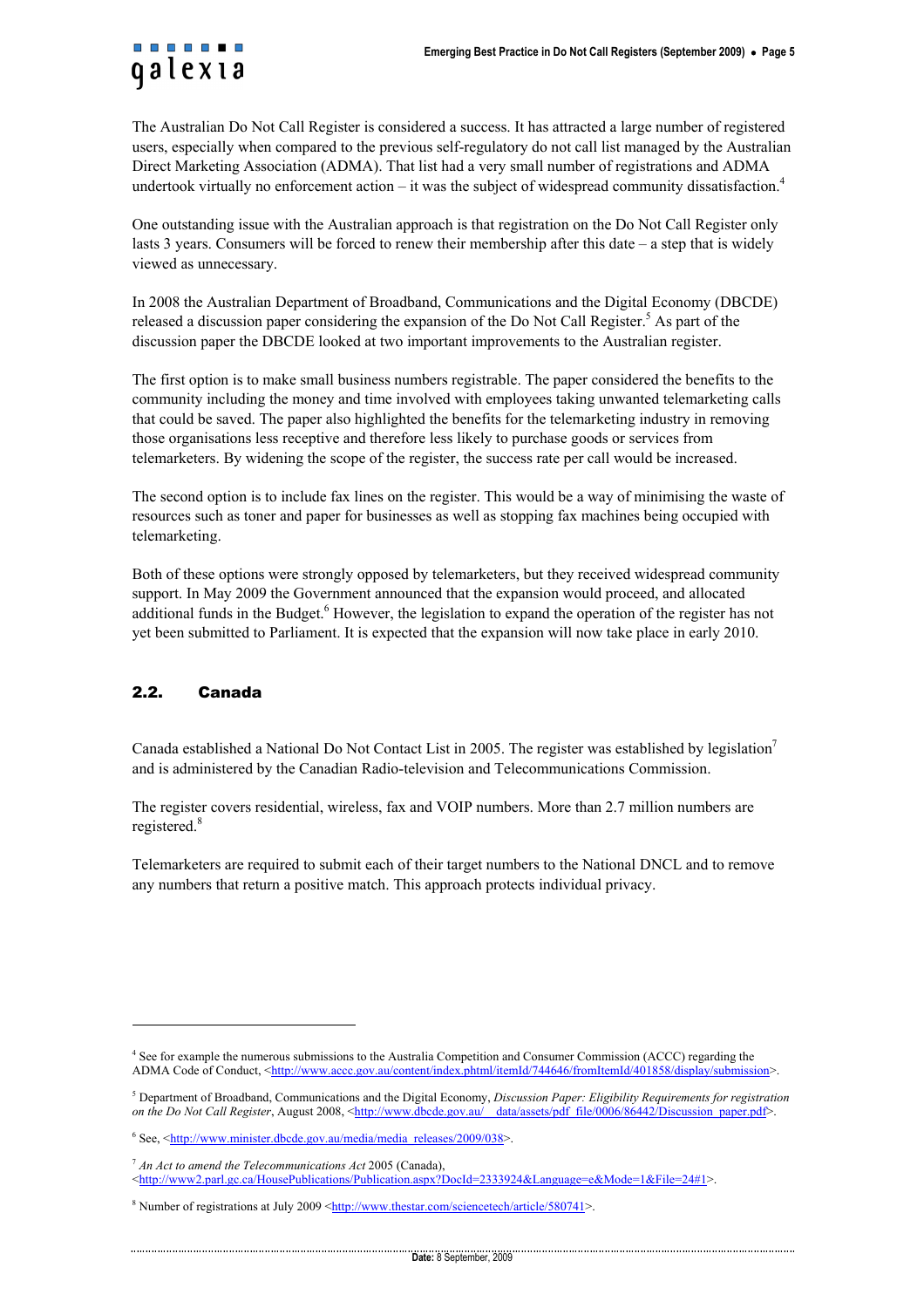<span id="page-5-0"></span>Unfortunately this approach was not in place when the register was first launched, and this resulted in significant problems during the first year of operation. For example, the complete list of registered users was initially released to telemarketers for a small fee, and this actually led to an *increase* in telemarketing calls. It is likely that the list was sold to overseas telemarketers and this information, once released, was difficult to retrieve. The Canadian register is therefore considered an example of how *not* to introduce a Do Not Call Register.

Numbers stay on the Canadian register for 5 years – renewal is required every 5 years or when phone numbers are reassigned. This renewal step is unnecessary and has been abandoned in other jurisdictions.

The Canadian register is in the early stages of operation and there has been little enforcement activity to date. In August 2009 the regulator issued fines against three small organisations for sending faxes to numbers on the register.<sup>9</sup> This resulted in some criticism that the regulator was failing to take action against major telemarketers.<sup>10</sup>

#### 2.3. India

India set up a National Do Not Call Register in 2007.<sup>11</sup> The register is established by legislation<sup>12</sup> and is administered by the Telecom Regulatory Authority of India.

The Indian register covers landlines and mobile phones. Telemarketers have to submit their target numbers to the National Registry for matching. There is a strong focus in India on SMS marketing, as this is more prevalent than telemarketing to landlines. To date, 18 million numbers have been registered. Although this may seem like a very high number, there are reportedly over 340 million mobile phone numbers in operation in India.

The register is relatively new, but there have been concerns in the community about the low level of fines and the lack of visible impact of enforcement action in India.<sup>13</sup> Although more than 12,000 telemarketers have been fined for breaching the Do Not Call register already, this does not appear to have had a significant impact on the number of calls.<sup>14</sup>

There is no requirement to renew registration in India – numbers stay on the register until they are deregistered or disconnected.

l

<sup>9</sup> Canadian Radio-television and Telecommunications Commission (CRTC) News release, *The CRTC fines three telemarketers*, August 26, 2009, <http://www.crtc.gc.ca/eng/NEWS/RELEASES/2009/r090826.htm>.

<sup>10</sup> Toronto Star, *No-call watchdog targets small fry telemarketers*, 30 August 2009, <http://www.thestar.com/news/canada/article/687129>.

 $11$  <http://ndncregistry.gov.in/ndncregistry/index.jsp>.

<sup>12</sup> *Telecom Unsolicited Commercial Communications Regulations*, 2007.

<sup>13</sup> See for example: Prasad S, *India's 'Do Not Call' registry farce*, ZD Net Asia, 18 March 2008, <http://www.zdnetasia.com/blogs/insideindia/0,3800011235,63002728,00.htm> and Pahwa N, *India's Do Not Call Registry: A Failure*, Content Sutra, 17 January 2008, <http://contentsutra.com/article/419-indias-do-not-call-registry-a-failure/>

<sup>&</sup>lt;sup>14</sup> Sinha, *Only 18 Million Registrations for Do Not Call Registry*, Pluggd.in, 13 October 2008, <http://www.pluggd.in/indiantelecom-industry/only-18-million-registrations-for-do-not-call-registry-2883/>.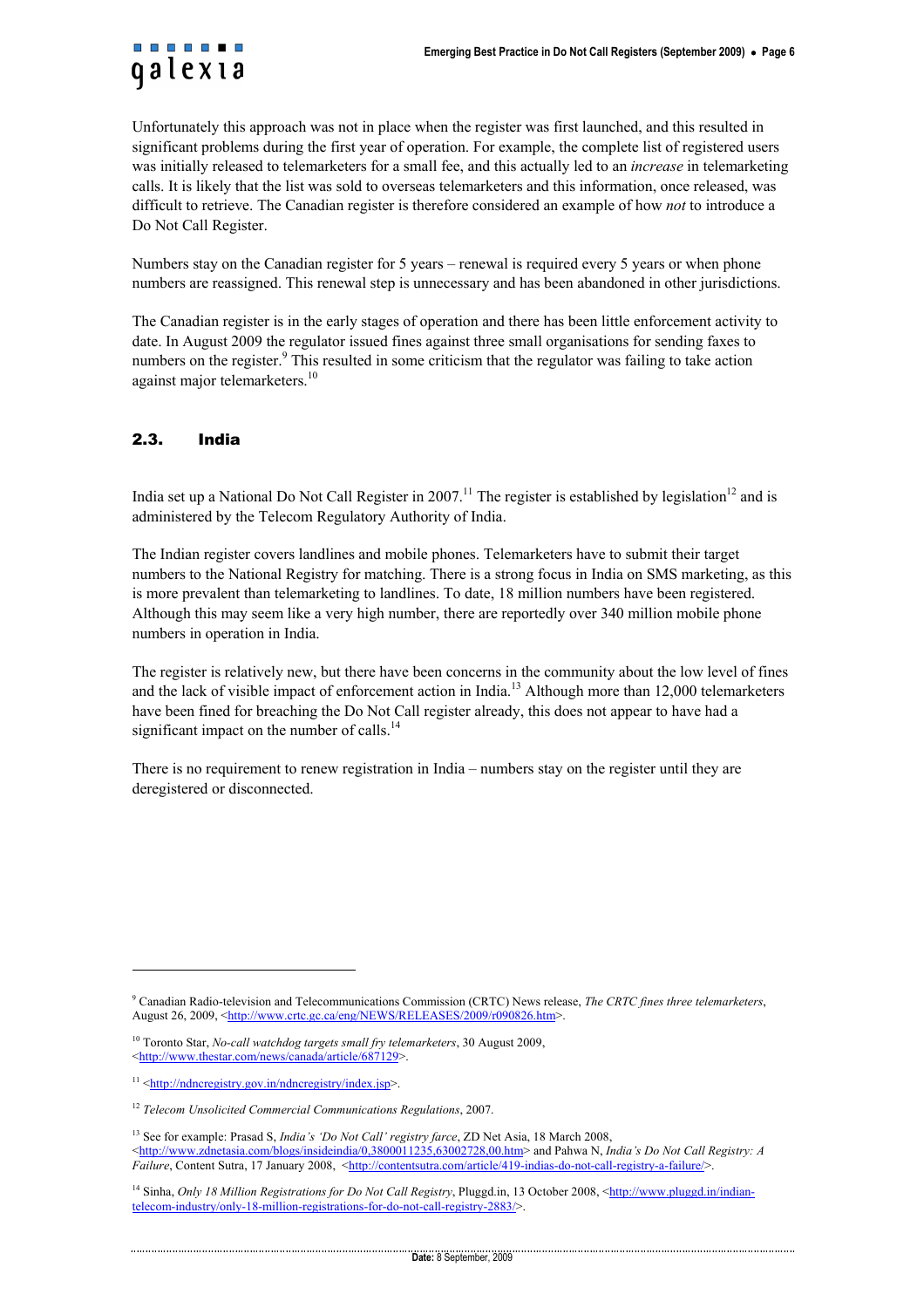### <span id="page-6-0"></span>2.4. Spain

In 2003 Spain established a register known as Listas Robinson or The Robinson List. (Do Not Call Registers are sometimes known as Robinson Lists – a reference to the privacy and isolation of the Swiss Family Robinson.) The Spanish register was instituted under Law 32/2003 – *General Law of Telecommunications*, and Law 34/2002 – *Services of the Society of the Information and of Electronic Commerce*.

Initially the Listas Robinson was designed to cover direct mail campaigns, but in 2009 it was extended to cover mobile phones and email.<sup>15</sup> It now covers email, SMS, MMS, postal mail and telephone landlines. Registration covers both domestic and business purposes. Once registered, users have an online log-in to a system where they may update details or deregister from the list.

The Listas Robinson is administered and operated by the Federation of Electronic Commerce and Direct Marketing (or in Spanish the Federación de Comercio Electrónico y Marketing Directo (FECEMD)). There is some additional oversight by the Spanish Agency for Data Protection (AEPD) who can receive complaints about breaches of Spain's data protection legislation, including breaches of the Listas Robinson rules.

Although the register is established by legislation, it is run by the private sector. This approach is quite common in Europe and works well where there is some ongoing oversight and supervision by the Government.

In an interesting innovation, Spain also has a 'positive' list – a list of people who want to receive additional direct marketing. As the Listas Robinson has only been operating for telephone calls and email for a short time there are no figures available on the number of registered users.

#### 2.5. United Kingdom

The United Kingdom established a national Telephone Preference Service (TPS) in 2003.<sup>16</sup> The register is established by legislation<sup>17</sup> and is administered by a series of private sector operators, overseen by the Information Commissioner's Office.

The UK register covers home phones and mobile phones. In 2004 the register was expanded to include businesses numbers through a separate service known as the Corporate Telephone Preference Service (CTPS).

More than 14.5 million home telephone numbers and 1 million business telephone numbers have been registered.18 This represents over 60 per cent of UK households and more than 55 per cent of businesses.<sup>19</sup>

l

<sup>15</sup> IT Online Communities, *Spain unveils Robinson List service to fight commercial spam*, 7 July 2009, <http://it.tmcnet.com/news/2009/07/07/4260191.htm>.

<sup>16 &</sup>lt;http://www.tpsonline.org.uk/tps/>

<sup>&</sup>lt;sup>17</sup> The Privacy and Electronic Communications (EC Directive) Regulations 2003 (UK), <http://www.opsi.gov.uk/si/si2003/uksi\_20032426\_en.pdf>.

<sup>18</sup>PR Leap, *Over 60% of UK phone numbers now registered with the Telephone Preference Service*, 12 November 2007,  $\frac{\text{th}}{\text{mt}}$ /www.prleap.com/pr/102600/>.

<sup>19</sup> Marketing Services Talk, *TPS signs up 60 per cent of UK phone users*, 12 November 2007, <http://www.marketingservicestalk.com/news/sel/sel101.html>.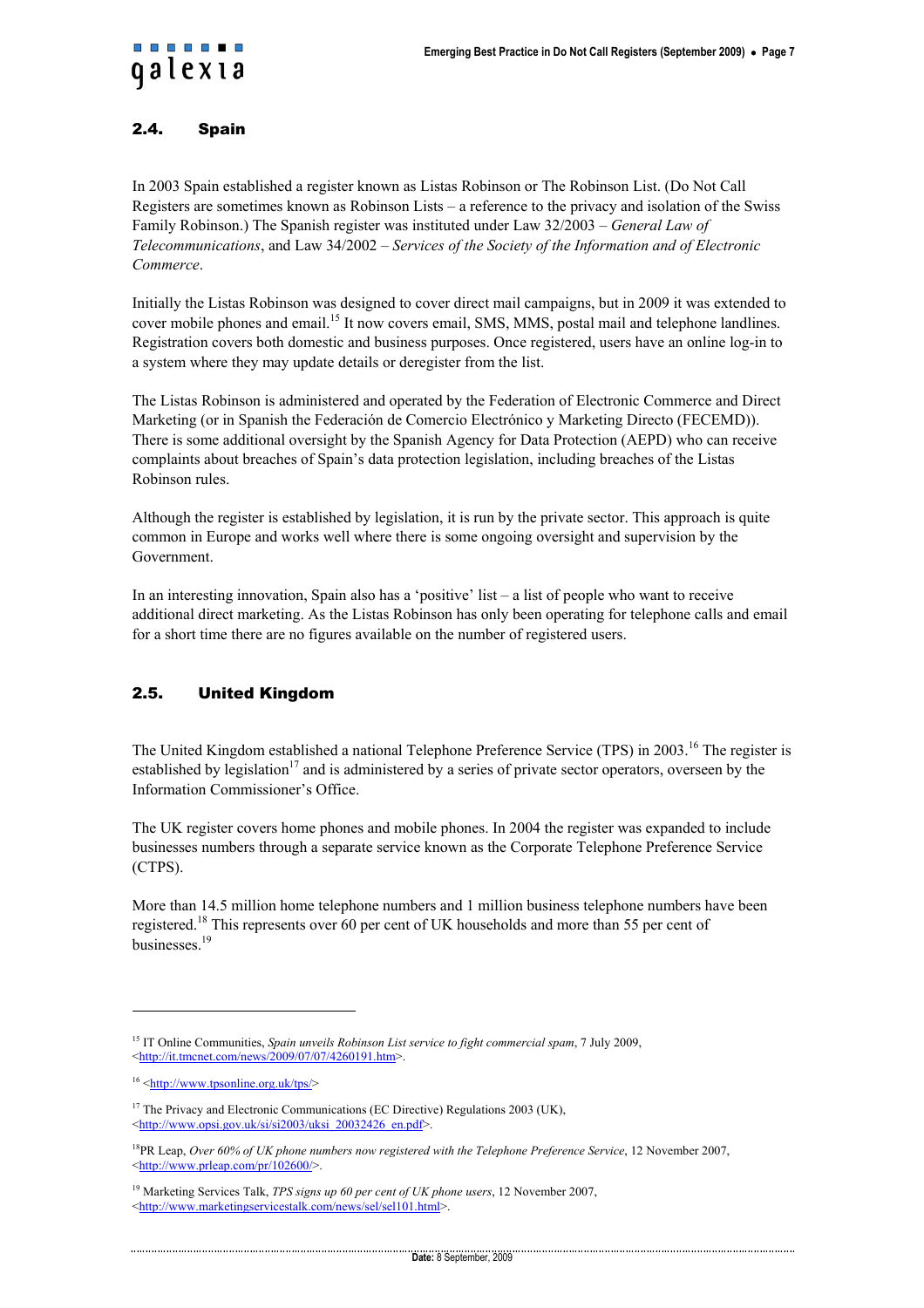<span id="page-7-0"></span>

Individual residential numbers registered on the databases do not require renewal. However, numbers registered on the Corporate TPS require annual renewal.

The TPS is considered a success, with a very high number of registrations and regular enforcement action by both the industry itself and the Information Commissioner's Office. The effectiveness of the Corporate TPS is less clear and is the subject of considerable debate. Although the number of registrations is extremely high, the annual renewal requirement may become a burden.

The UK register does not cover SMS, however, unsolicited SMS marketing is already prohibited in the UK without a company having established prior consent.

#### 2.6. United States

The United States set up a National Do Not Call Registry in 2003.<sup>20</sup> It is established by legislation<sup>21</sup> and is administered by the Federal Trade Commission (FTC). It is enforced in part by the FTC, the Federal Communications Commission (FCC), and state law enforcement officials.

The establishment of the US register was heavily influenced by concerns regarding the content of telemarketing calls and related sales tactics in the US. It was seen as a consumer protection initiative rather than a privacy initiative.

In 2007 the US register was reformed so that renewal of membership is not required.<sup>22</sup> Telephone numbers will only be removed from the register if they are reassigned or disconnected.

The US register includes home and mobile phone numbers. Telemarketers are required to search through the register every 31 days for numbers they call using the wash method (although in the US they call it the 'scrub' method).

In October 2008 (latest available figures) 172,523,062 numbers had been registered, making it the largest do not call register in operation.23 More than 75% of US consumers have registered at least one number on the list.

The US register is considered a success, with a large proportion of US numbers now registered. There have also been a number of significant, high profile enforcement actions under the legislation. These have resulted in numerous settlements and penalties. However, telemarketing is so prevalent in the US that even after registering on the Do Not Call List the average US consumer will still receive 6 unwanted telemarketing calls per month (this compares with 30 calls per month for numbers not on the list).<sup>24</sup> US consumers have to actively report calls to the regulators, and several services have emerged to assist in this process. $25$ 

l

 $20$  <https://www.donotcall.gov/>

<sup>&</sup>lt;sup>21</sup> *Do-Not-Call Implementation Act 2003* (US, 15 USC 6101), <http://www.thomas.gov/cgibin/bdquery/z?d108:HR00395:@@@L&summ2=m&>.

<sup>&</sup>lt;sup>22</sup> *Do-Not-Call Improvement Act 2007* (US), <http://thomas.loc.gov/cgi-bin/bdquery/z?d110:H.R.3541:@@@L&summ2=m&>.

<sup>23</sup> National Do Not Call Registry, *Current Do Not Call Registrations*, 30 September 2008, <http://www.ftc.gov/bcp/edu/microsites/donotcall/pdfs/DNC-Registrations-10-06-2008.pdf>.

<sup>&</sup>lt;sup>24</sup> *Economic Report of the President 2009*, page 244, <http://frwebgate.access.gpo.gov/cgibin/getdoc.cgi?dbname=2009\_erp&docid=f:erp\_c9.pdf>.

<sup>&</sup>lt;sup>25</sup> See for example  $\langle \frac{http://www.everycall.us/>}{http://www.everycall.us/>}.$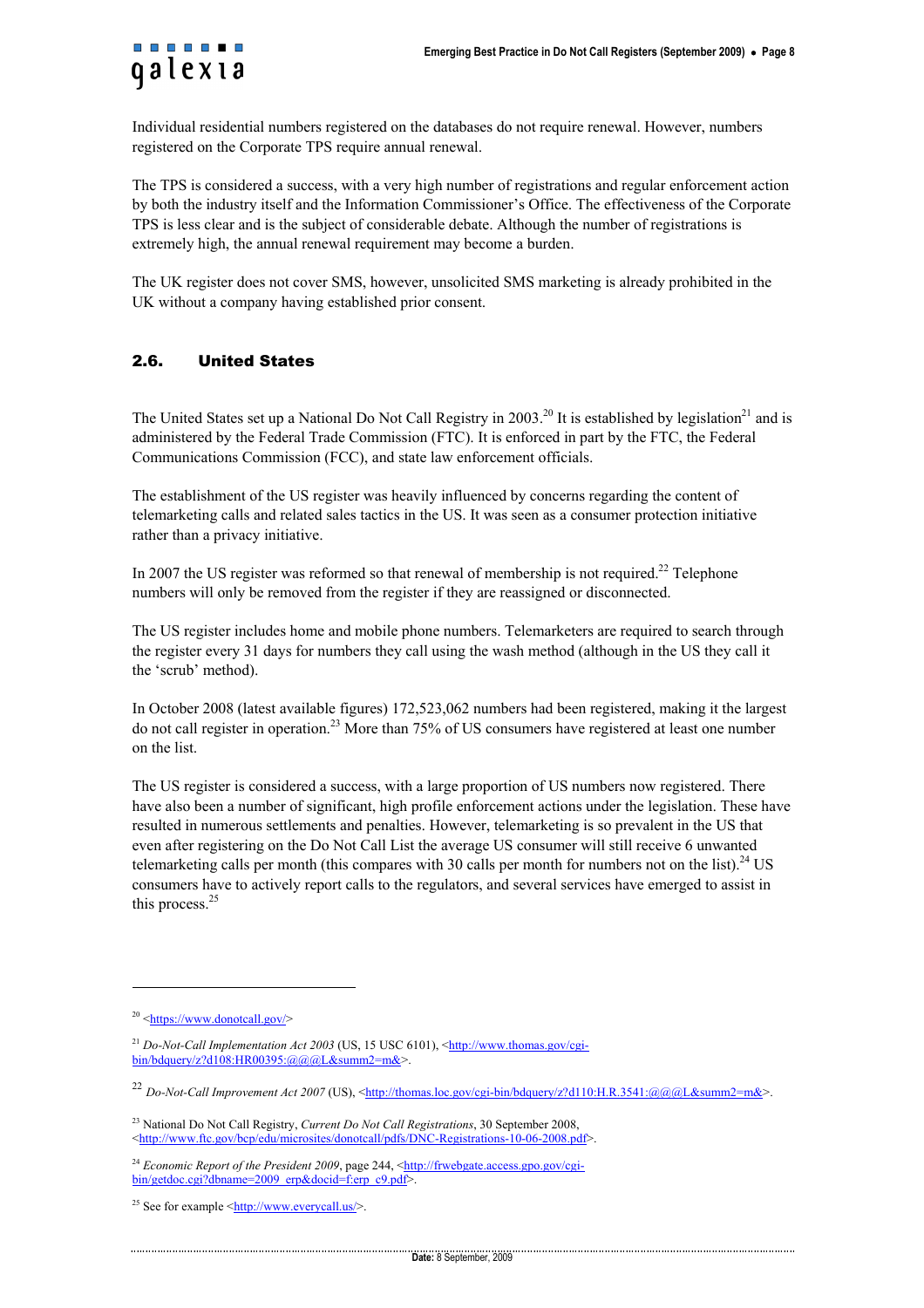<span id="page-8-0"></span>

The US also has a series of state-based Do Not Call Registers, and these also have a long history of enforcement action. In one high profile case, a for-profit organisation attempted to circumvent the Do Not Call legislation by using a non-profit organisation as a 'front' for making sales calls. The local state regulator was able to obtain an injunction to stop this practice.<sup>26</sup>

# 3. Best Practice Recommendations

Although national Do Not Call Registers are a relatively recent development, some best practice is beginning to emerge in the establishment and management of these registers:

#### — **Widest possible coverage**

Registers with the widest possible coverage have been the most successful. This may require registers to include mobile phones, VOIP and faxes as well as traditional home telephone numbers. The gradual expansion of the registers to cover small business numbers also appears to be inevitable.

— **List washing** 

It is now clearly established that there are dangers in releasing the entire list of numbers registered on the Do Not Call register to telemarketers. This occurred briefly during the establishment of the National Do Not Contact List in Canada, and resulted in an *increase* in telemarketing calls. All major registers now require telemarketers to present their target numbers for washing or verification against the numbers on the register. This approach protects privacy and maintains the integrity of the list.

— **No renewals** 

Do Not Call Registers sometimes require renewal of registration every 3-5 years. This requirement seems unnecessary as a person is unlikely to change their preferences regarding telemarketing. In the US the renewal requirement was dropped in 2007 and registration is now permanent. Registration is also permanent in the India, Spain and the UK. All jurisdictions should consider removing renewal requirements.

#### — **Enforcement**

l

Most jurisdictions have undertaken high profile enforcement activity – setting an example to the entire industry about compliance with the Do Not Call rules. This enforcement activity is in stark contrast to the previous self-regulatory approaches that existed in jurisdictions like Australia and the US, where enforcement was virtually non-existent.

#### — **Additional restrictions**

In addition to Do Not Call Registers, many jurisdictions have other limits on telemarketing. For example, telemarketing is completely prohibited in Germany, and in Australia telemarketing of financial services products is prohibited. Many jurisdictions have additional restrictions on calling hours, banning calls on Sundays and holidays or outside reasonable hours. Some jurisdictions also ban computerised calls. A combination of these types of specific restrictions and a national Do Not Call Register appears to deliver the best results for consumers.

<sup>&</sup>lt;sup>26</sup> Missouri v Feature Films For Families Inc (2006), <http://ago.mo.gov/newsreleases/2006/032706.htm>.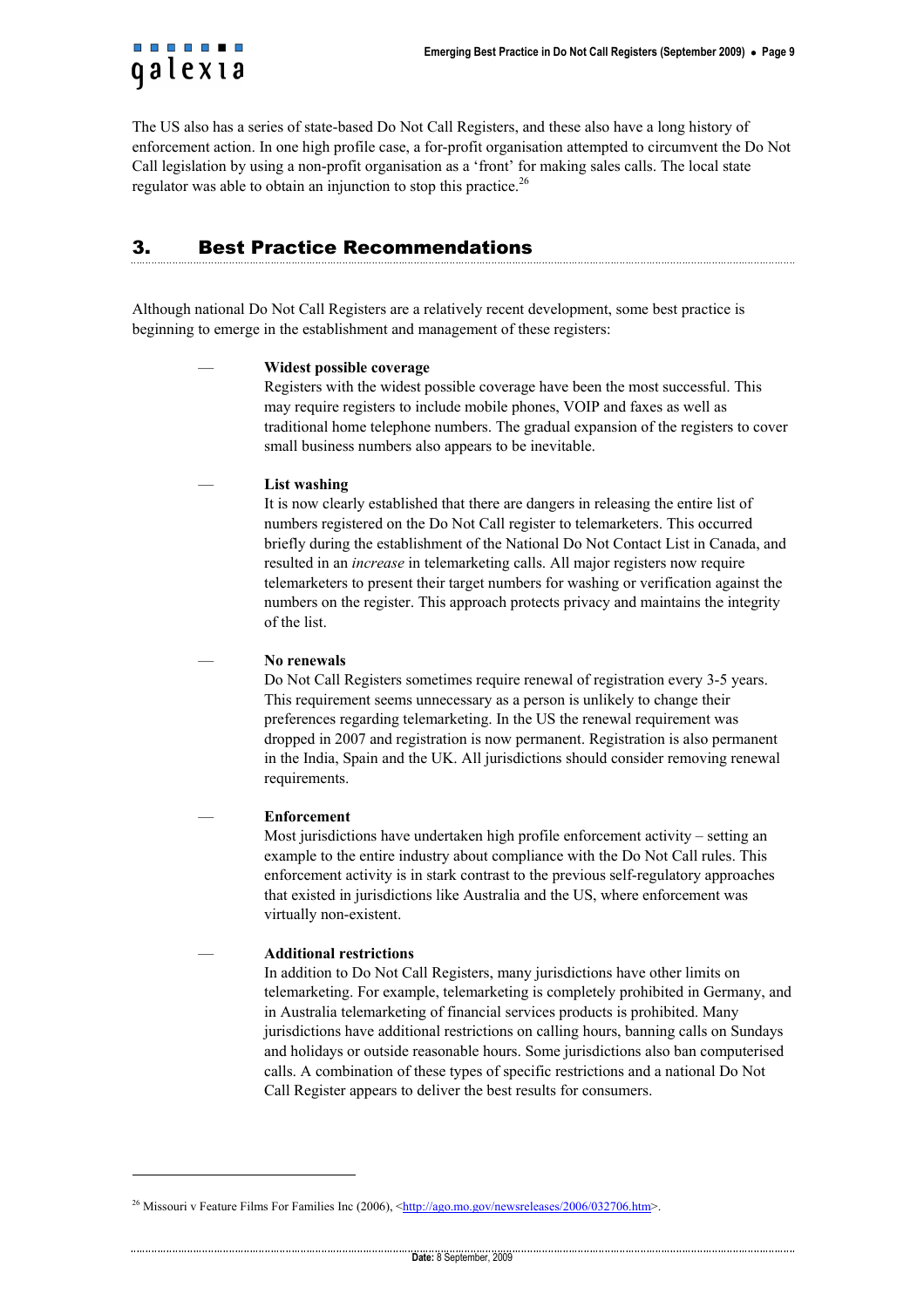<span id="page-9-0"></span>Overall, there has been a shift towards Government run Do Not Call Registers. Countries that previously had industry managed lists (with just a few thousand numbers on them) have embraced national Government lists, resulting in millions of consumers registering their numbers. Countries that are still relying on self regulatory options have very low numbers of registered numbers (e.g. there are only around 50,000 numbers on the industry Do Not Call Register in New Zealand<sup>27</sup>).

# 4. Emerging Issues

Although Do Not Call Registers are considered to be a successful form of privacy protection for individuals, there are a number of emerging issues and concerns in the day-to-day operation of Do Not Call Registers. These include:

#### — **Avoidance**

Unfortunately a number of organisations have developed schemes and products to help telemarketers avoid compliance with Do Not Call registers. This has included the use of non-profit organisations as 'fronts' for telemarketing and the use of offshore call centres. Some technical avoidance also occurs where companies hide their calling line identification to avoid enforcement action.

#### — **Exploitation**

Some organisations have seen the establishment of Do Not Call Registers as an opportunity to exploit consumers who may be confused about the operation of the registers. This has included simple phishing email and SMS scams in India where criminal organisations have pretended to be the operators of the register in order to obtain personal information. In other jurisdictions a number of services offer commercial do not contact schemes, which offer to have your details removed from a range of marketing lists for a fee. This is despite the presence of free services run by the Government that will be much more effective.

#### — **Exemptions**

There are a large number of exemptions in the rules of most Do Not Call Registers. Typical exemptions cover charities, market research organisations and political parties. There may be a requirement to reconsider these exemptions in the future, so that consumers can avoid particular types of calls.

# 5. Conclusion

l

Do Not Call Registers are a vital privacy protection tool. They are enjoying solid growth and are starting to deliver real improvements through high profile enforcement action and a genuine reduction in intrusive calls. In those jurisdictions with Government regulated Do Not Call Registers consumers are experiencing a welcome break from telemarketing.

However, the implementation of Do Not Call Registers in the six countries examined in this article has shown that there are some issues that require careful management. A clear set of best practice guidance has emerged for any jurisdiction considering implementing a Do Not Call Register of their own.

<sup>&</sup>lt;sup>27</sup> New Zealand Do Not Call Service,  $\frac{\text{thttp}}{\text{with}}$  //www.marketing.org.nz/>.